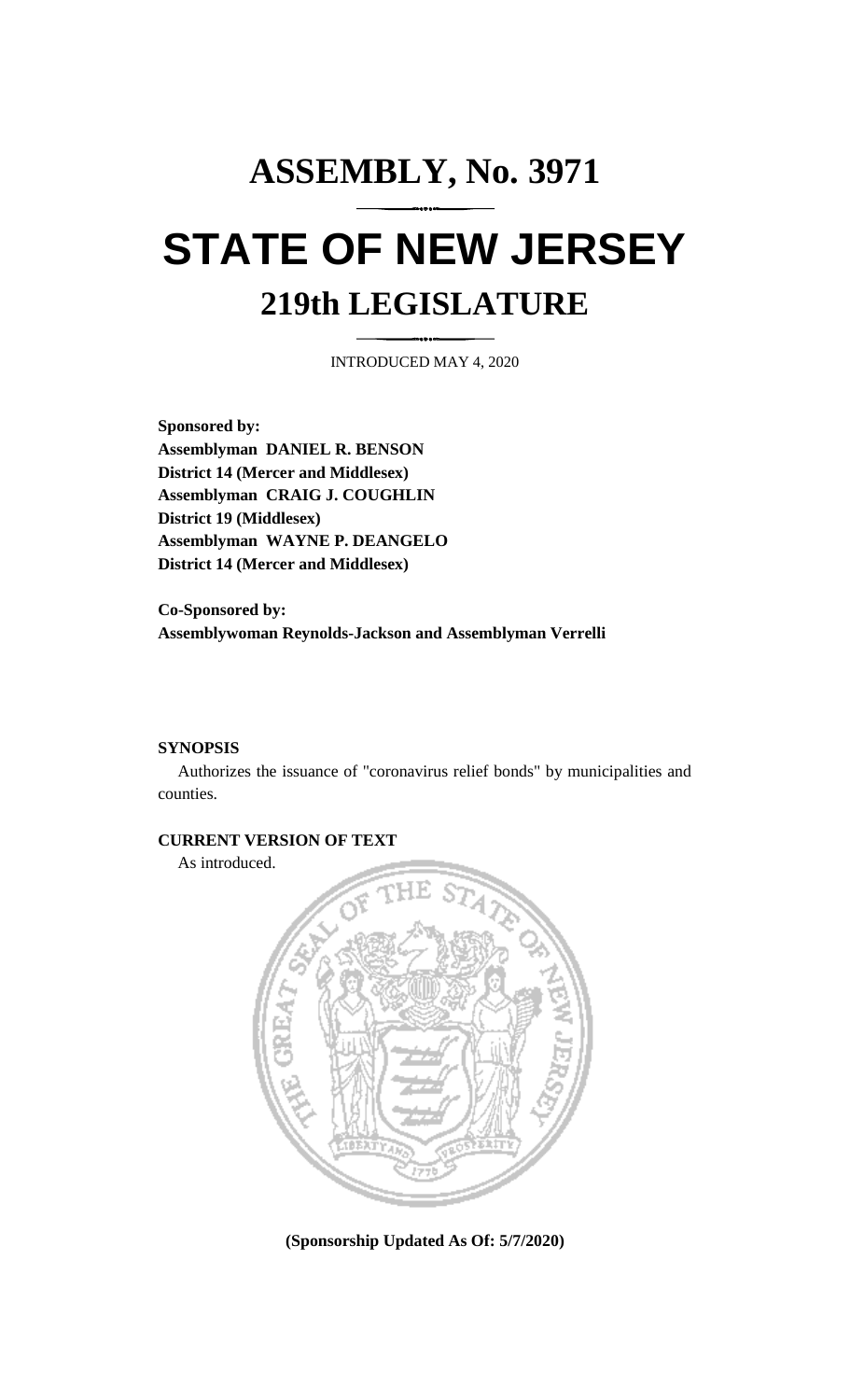**AN ACT** authorizing local units to issue coronavirus relief bonds. **BE IT ENACTED** *by the Senate and General Assembly of the State of New Jersey:* 1. a. (1) A local unit that requires moneys because of a loss of revenue, unanticipated expenses, or both, which are directly attributable to the COVID-19 pandemic may incur indebtedness, borrow money, and authorize and issue bonds, entitled "coronavirus relief bonds," in accordance with provisions governing refunding bonds under the "Local Bond Law," N.J.S.40A:2-1 et seq., except as otherwise provided in this act. (2) A local unit shall authorize issuance of coronavirus relief bonds by adoption of a refunding bond ordinance in the manner prescribed for adoption of a bond ordinance, except that: (a) no down payment shall be required; and (b) Local Finance Board approval shall not be required, and the provisions of subsection c. of N.J.S.40A:2-53, and of N.J.S.40A:2- 55, N.J.S.40A:2-56, and N.J.S.40A:2-57 shall not apply, unless: (i) the local unit seeks to issue debt that exceeds 20% of the local unit's prior year budget; or (ii) the local unit seeks to issue bonds with a longer repayment term than otherwise permitted in this act. (3) Coronavirus relief bonds shall be payable from, and secured by a pledge of, unlimited ad valorem taxes. (4) In addition to the procedures for adoption of a bond ordinance required under N.J.S.40A:2-17, after introduction and first reading of a bond ordinance authorizing the issuance of coronavirus relief bonds, and at least one week prior to the date for further consideration thereof, the local unit shall prominently display on the home page of the local unit's website the introduced bond ordinance together with a summary thereof, the notice of the introduction thereof, and of the date, time, and place of further consideration for final passage. (5) A bond ordinance authorizing issuance of coronavirus relief bonds may provide for the capitalization of the interest thereon. (6) A bond ordinance authorizing issuance of coronavirus relief bonds shall provide that bonds and notes issued under this act may be paid in full prior to full maturity without incurring a penalty for early repayment. b. (1) Prior to authorizing the issuance of coronavirus relief bonds, a local unit shall thoroughly investigate, and apply for, financial assistance that may be available to the local unit from the federal government, the State, and other sources to address revenue shortfalls and expenditures due to the COVID-19 pandemic. (2) The total amount of coronavirus relief bonds that a local unit may issue shall not exceed, after subtracting all amounts of assistance anticipated by, available to, or provided to, the local unit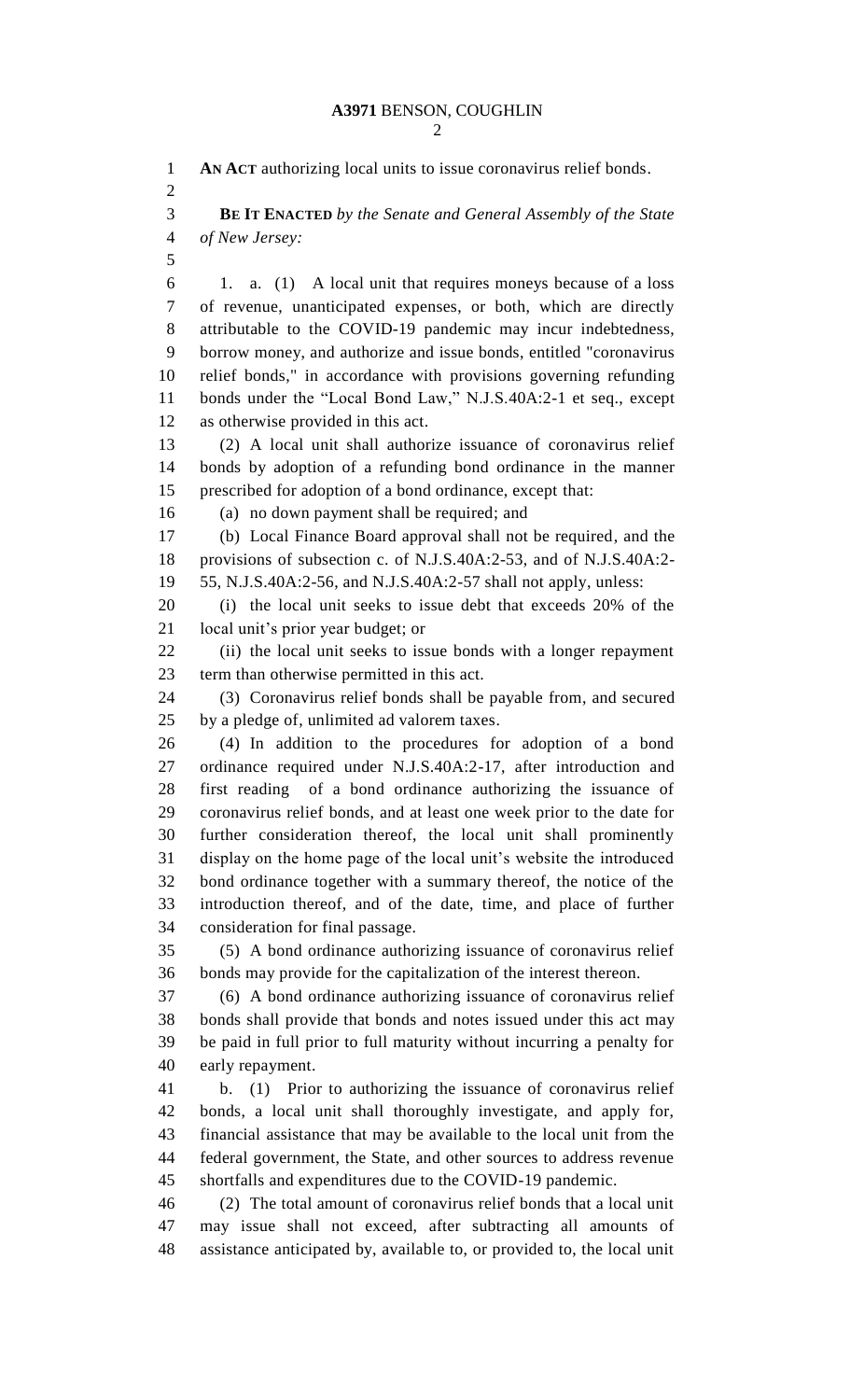from the federal government, the State, and other sources to address revenue shortfalls and expenditures due to the COVID-19 pandemic:

 (a) the amount of lost or delayed tax and other revenues experienced by the local unit due to the public health hazard created by COVID-19 prior to the end of the 24th month next following the end of the Public Health Emergency and State of Emergency declared in the State of New Jersey due to the public health hazard created by COVID-19, and

 (b) the amount of unanticipated expenses that are incurred by the local unit due to the public health hazard created by COVID-19 prior to the end of the 24th month next following the end of the Public Health Emergency and State of Emergency declared in the State of New Jersey due to the public health hazard created by COVID-19.

 c. The total amount of coronavirus relief bonds that a local unit may issue under subsection b. of this section shall not exceed an amount that is the lesser of:

 (1) an amount that will not cause the local unit to exceed its net debt limitation under N.J.S.40A:2-6, unless otherwise permitted by subsection d. of N.J.S.40A:2-7; or

 (2) an amount that will not cause the local unit to exceed the maximum amount of tax anticipation notes the local unit may issue under N.J.S.40A:4-66.

 d. (1) A local unit may use the proceeds from the sale and issuance of coronavirus relief bonds to address a revenue shortfall experienced by the local unit which is directly attributable to the COVID-19 pandemic and which occurred prior to the end of the 24th month next following the end of the Public Health Emergency and State of Emergency declared in the State of New Jersey due to the public health hazard created by COVID-19.

 (2) A local unit may use the proceeds from the sale and issuance of coronavirus relief bonds to cover the costs of unanticipated expenses that are directly attributable to the COVID-19 pandemic, and which were incurred by the local unit prior to the end of the 24th month next following the end of the Public Health Emergency and State of Emergency declared in the State of New Jersey due to the public health hazard created by COVID-19.

 e. A local unit may, in anticipation of the issuance of coronavirus relief bonds, borrow money and issue negotiable notes from time to time, at public or private sale and may, from time to time, renew these notes in accordance with the provisions of section 11 of P.L.2003, c.15 (C.40A:2-8.1), however, notwithstanding that provision of law, a note issued in anticipation of the issuance of coronavirus relief bonds may be issued for a period not exceeding two years.

 f. A coronavirus relief bond, or a note in anticipation thereof, shall be initially issued prior to the end of the 24th month next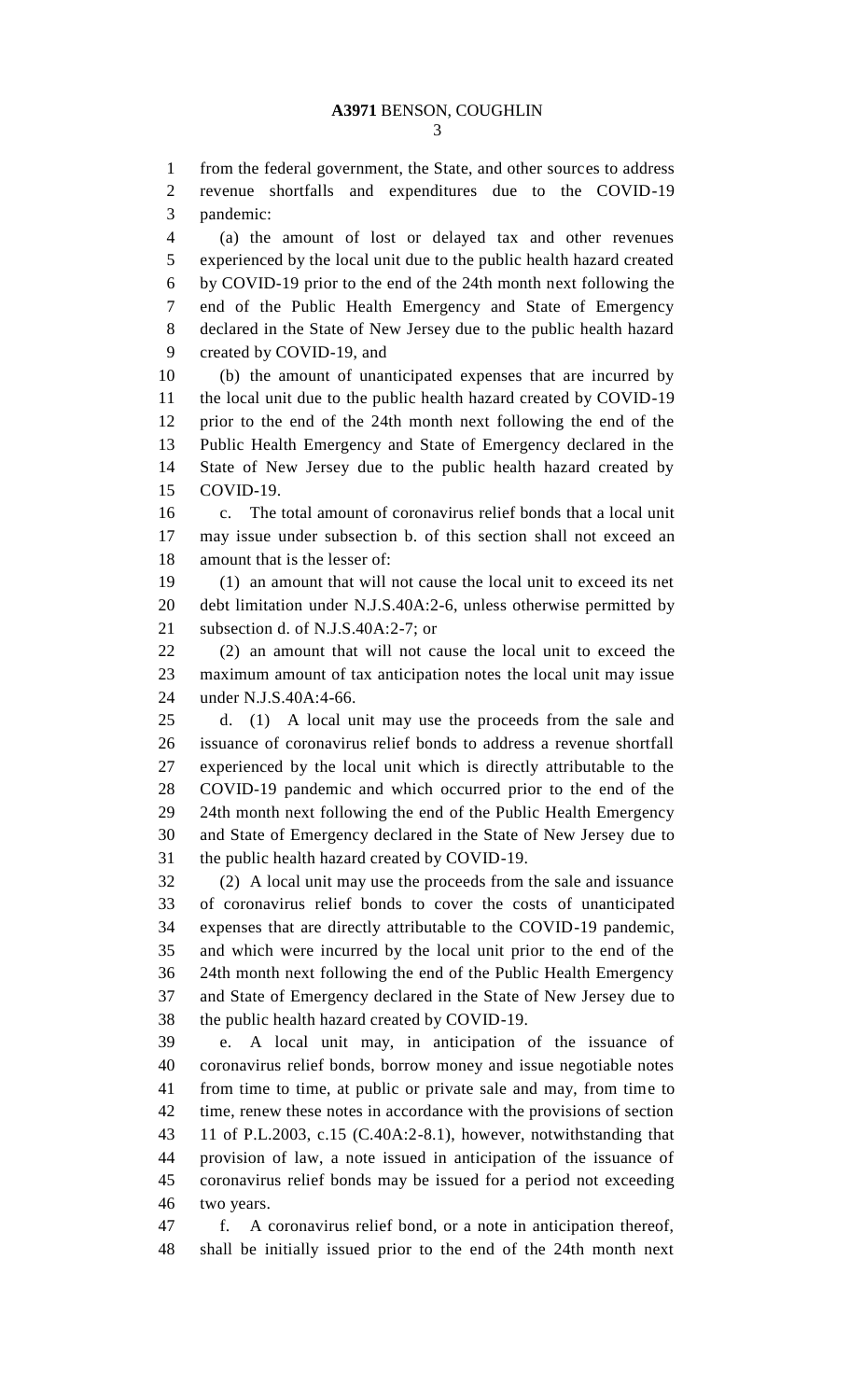### **A3971** BENSON, COUGHLIN

 following the end of the Public Health Emergency and State of Emergency declared in the State of New Jersey due to the public health hazard created by COVID-19.

 g. Final maturity of a coronavirus relief bond shall occur no more than ten years from the initial issuance of the bond or the initial issuance of a note in anticipation thereof, however, a local unit may apply to the Local Finance Board for a longer repayment term. If the local unit demonstrates a need for a longer repayment term to the satisfaction of the Local Finance Board, the board may authorize a longer repayment term. The maturity schedule may include a combination of notes and bonds as deemed appropriate by the local unit.

 h. The Local Finance Board shall render a decision on an application for approval submitted to it pursuant to this act within 45 days of the submission of a complete application to the board, and failure of the board to do so shall result in an approval of the application.

 i. The Division of Local Government Services may issue guidelines necessary or appropriate to implement the provisions of this act.

- 
- 

22 2. This act shall take effect immediately.

#### STATEMENT

 This bill would allow counties and municipalities to borrow moneys (through the issuance of bonds and notes) to cover the revenue shortfalls and additional costs that are directly attributable to the COVID-19 pandemic. Municipalities and counties are experiencing revenue shortfalls and expense overruns because of the COVID-19 pandemic, and these fiscal consequences of the pandemic are likely to continue. Local units of government have significant fixed statutory expenses and provide essential services. The costs of providing many essential services is likely to increase as a result of the COVID-19 pandemic. Collection of revenues is likely to decrease during the pandemic and for a period of time afterwards.

 This bill would establish a new financing mechanism to enable local units to borrow money to address the costs attributable to increased expenses and revenue shortfalls due to the COVID-19 pandemic, and to pay back that money over a 10-year period.

 Under the bill, a local unit that requires moneys because of a loss of revenue, unanticipated expenses, or both, which are directly attributable to the COVID-19 pandemic may incur indebtedness, borrow money, and authorize and issue "coronavirus relief bonds." Coronavirus relief bonds would be payable from, and secured by a pledge of, unlimited ad valorem taxes.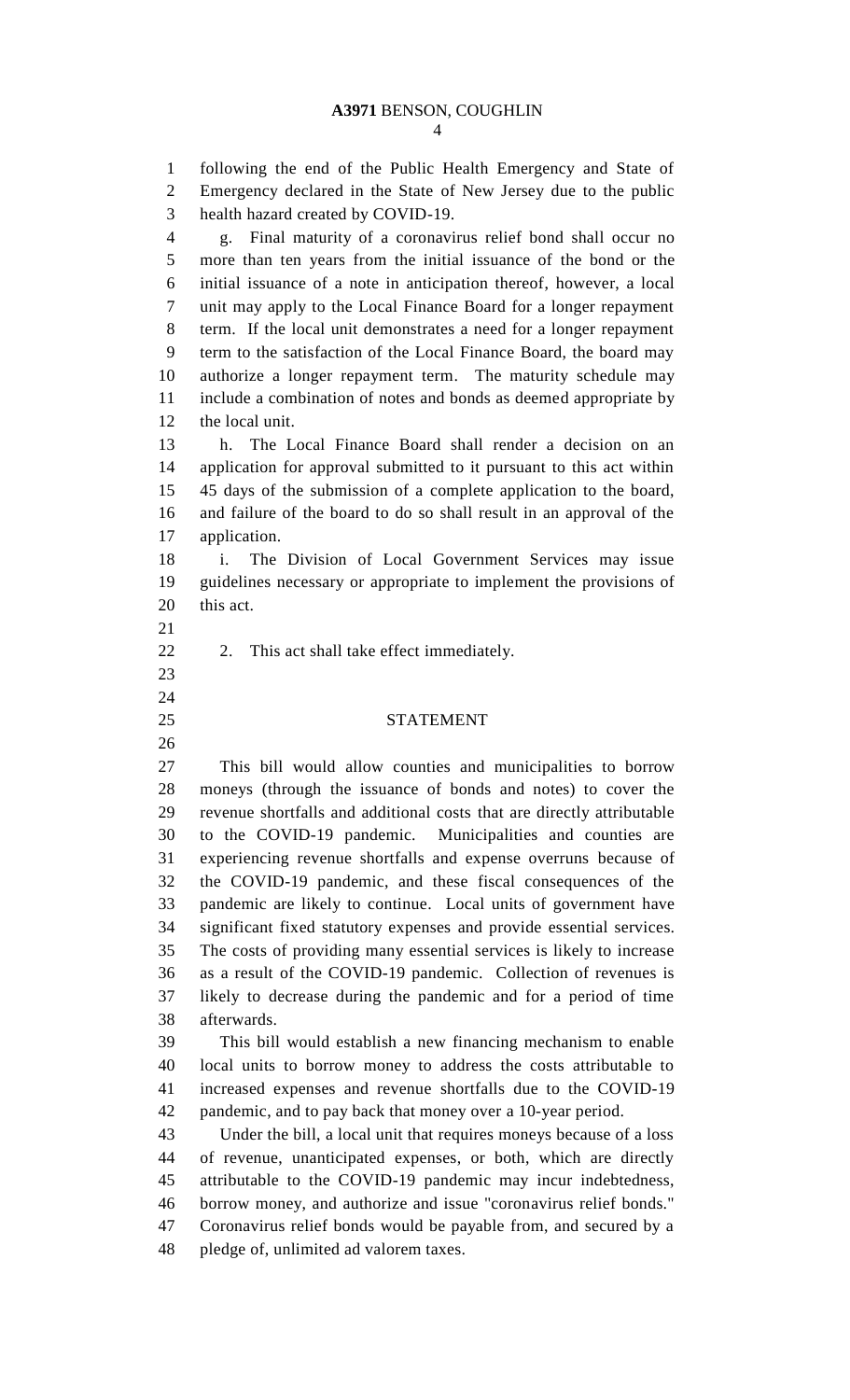### **A3971** BENSON, COUGHLIN

 The process for authorizing the issuance of bonds under this bill would follow the process currently applicable to the issuance of refunding bonds under the "Local Bond Law," N.J.S.40A:2-1 et seq., except that a local unit will not be required to secure Local Finance Board approval unless:

 the local unit seeks to issue debt that exceeds 20% of the local unit's prior year budget; or

8 • the local unit seeks to issue bonds with a repayment term longer than 10 years.

 In addition to the procedures for adoption of a bond ordinance required under the Local Bond Law, after introduction and first reading of a bond ordinance authorizing the issuance of coronavirus relief bonds, and at least one week prior to the date set for further consideration, a local unit must display the introduced bond ordinance on the home page of its website together with a summary of the ordinance, notice of introduction of the ordinance, and of the date, time, and place of further consideration for final passage of the ordinance. The bill provides that bonds and notes issued under the bill may be paid in full prior to full maturity without incurring a penalty for early repayment.

 The bill requires a local unit, prior to authorizing the issuance of coronavirus relief bonds, to thoroughly investigate, and apply for, financial assistance that may be available to the local unit from the federal government, the State, and other sources to address revenue shortfalls and expenditures due to the COVID-19 pandemic. The bill sets forth criteria for determining the total amount of coronavirus relief bonds that a local unit may issue.

 First, a local unit must subtract all amounts of assistance anticipated by, available to, or provided to, the local unit from the federal government, the State, and other sources to address revenue shortfalls and expenditures due to the COVID-19 pandemic. Second, the local unit must determine the amount of lost or delayed tax and other revenues experienced by the local unit, and the amount of unanticipated expenses that are incurred by the local unit, due to COVID-19 within 24 months after the end of the Public Health Emergency and State of Emergency declared in New Jersey due to COVID-19. The bill then limits that amount be providing that the debt cannot cause the local unit to exceed its net debt limitation under the Local Bond Law or cause the local unit to exceed the maximum amount of tax anticipation notes it may issue under the Local Budget Law.

 Under the bill, a local unit may use the proceeds from the sale and issuance of coronavirus relief bonds to address a revenue shortfall experienced by the local unit, and to cover the costs of unanticipated expenses that are directly attributable to the COVID- 19 pandemic and which occurred within 24 months after the end of the Public Health Emergency and State of Emergency declared in New Jersey due to COVID-19.